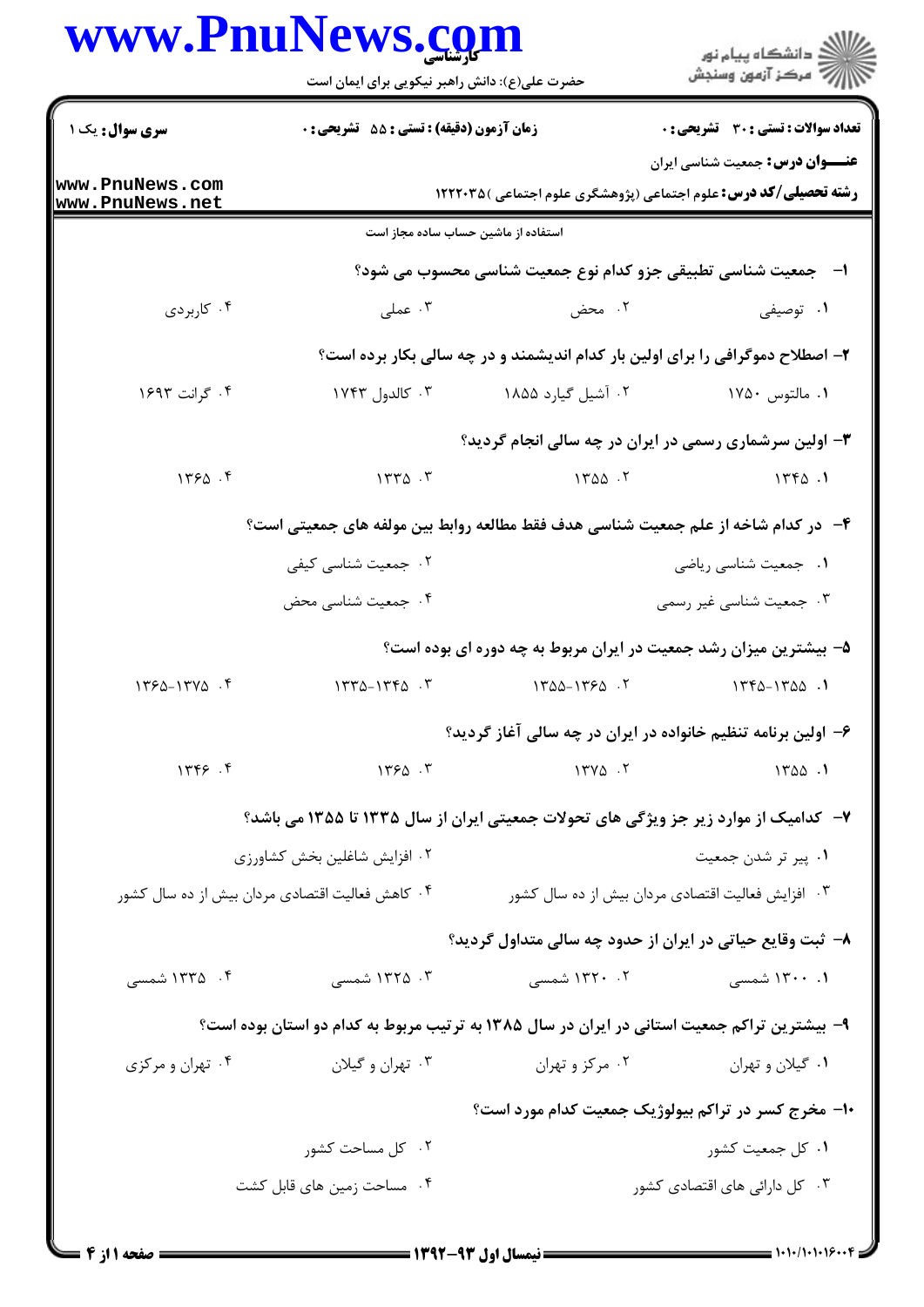|                                                                                                     | حضرت علی(ع): دانش راهبر نیکویی برای ایمان است                                                               |                                                                         | ڪ دانشڪاه پيا <sub>م</sub> نور<br>ر <i>7</i> مرڪز آزمون وسنڊش |  |  |
|-----------------------------------------------------------------------------------------------------|-------------------------------------------------------------------------------------------------------------|-------------------------------------------------------------------------|---------------------------------------------------------------|--|--|
| <b>سری سوال : ۱ یک</b>                                                                              | زمان آزمون (دقیقه) : تستی : 55 گشریحی : 0                                                                   |                                                                         | <b>تعداد سوالات : تستی : 30 ٪ تشریحی : 0</b>                  |  |  |
| www.PnuNews.com<br>www.PnuNews.net                                                                  |                                                                                                             | <b>رشته تحصیلی/کد درس:</b> علوم اجتماعی (پژوهشگری علوم اجتماعی )۱۲۲۲۰۳۵ | <b>عنـــوان درس:</b> جمعیت شناسی ایران                        |  |  |
|                                                                                                     | 11- اگر میزان رشد جمعیت در ایران در حال حاضر ۱/۴ درصد باشد، جمعیت ایران هر چند سال دو برابر می شود؟         |                                                                         |                                                               |  |  |
|                                                                                                     | $5.7$ $70.7$                                                                                                | $\Delta$ . T                                                            | FA.1                                                          |  |  |
| ۱۲- بیشترین و کمترین میزان شهر نشینی طی سال های ۱۳۷۵-۱۳۶۵ در ایران مربوط به کدام استان ها بوده است؟ |                                                                                                             |                                                                         |                                                               |  |  |
| ۰۴ تهران و بوشهر                                                                                    | ۰۳ تهران و کهگیلویه                                                                                         | ۰۲ مرکزی و تهران                                                        | ۰۱ کهگیلویه و تهران                                           |  |  |
|                                                                                                     |                                                                                                             |                                                                         | ۱۳– نسبت تانیث یا دخترزائی در جمعیت چند است؟                  |  |  |
| .7114.7                                                                                             | $\cdot / \cdot \Delta$ .                                                                                    | $-(\Delta)Y \cdot Y$                                                    | $\cdot$ /۴۸۸.                                                 |  |  |
|                                                                                                     |                                                                                                             |                                                                         | <b>۱۴</b> - سنی که بین دو سن درست قرار دارد را می گویند؟      |  |  |
| ۰۴ سن مداوم                                                                                         | ۰۳ سن طولی                                                                                                  | ۰۲ سن نسلی                                                              | ۰۱ سن ناقص                                                    |  |  |
|                                                                                                     |                                                                                                             | 15- مفهوم اینکه " میانه سنی جمعیت کشوری برابر با ۲۸ سال است " چیست؟     |                                                               |  |  |
|                                                                                                     | ۰۱ یعنی متوسط سن جمعیت در آن کشور برابر با ۲۸ سال است                                                       |                                                                         |                                                               |  |  |
|                                                                                                     | ۰۲ یعنی نیمی از جمعیت کمتر از ۲۸ سال و نیم دیگر بیشتر از ۲۸ سال دارند                                       |                                                                         |                                                               |  |  |
|                                                                                                     | ٠٣ يعني ميانگين سني جمعيت آن كشور ٢٨ سال است                                                                |                                                                         |                                                               |  |  |
|                                                                                                     |                                                                                                             |                                                                         | ۰۴ یعنی آن کشور دارای ساخت سنی سالخورده است                   |  |  |
|                                                                                                     |                                                                                                             | ۱۶– بر اساس تست ورتهایم، جمعیت جوان چه ویژگی دارد؟                      |                                                               |  |  |
| ۰۲ ـ ۳۵ درصد آن زیر ۱۵ سال است                                                                      |                                                                                                             | ۰۱ ۴۵ درصد آن زیر ۱۵ سال است                                            |                                                               |  |  |
|                                                                                                     | ۴۰ ۴۰ درصد آن زیر ۱۵ سال است                                                                                |                                                                         | ۰۳ ×۴ درصد آن زیر ۱۵ سال است                                  |  |  |
|                                                                                                     | ۱۷- هر گاه مجموع جمعیت زیر ۱۵ سال و بالای ۶۵ سال را بر جمعیت ۶۴-۱۵ ساله تقسیم کنیم کدام شاخص به دست می آید؟ |                                                                         |                                                               |  |  |
| ۰۴ نسبت جمعيت فعال                                                                                  | ۰۳ نسبت وابستگی                                                                                             | ۰۲ نسبت بیکاری                                                          | ٠١ نسبت اشتغال                                                |  |  |
|                                                                                                     |                                                                                                             | <b>۱۸</b> - ترسیم هندسی ساخت سنی و جنسی جمعیت را چه می نامند؟           |                                                               |  |  |
| ۰۴ بار تکفل                                                                                         | ۰۳ نسبت وابستگی                                                                                             | ۰۲ هرم سنی                                                              | ۰۱ نسبت جنسی                                                  |  |  |
|                                                                                                     |                                                                                                             |                                                                         |                                                               |  |  |
|                                                                                                     |                                                                                                             |                                                                         |                                                               |  |  |
|                                                                                                     |                                                                                                             |                                                                         |                                                               |  |  |
|                                                                                                     |                                                                                                             |                                                                         |                                                               |  |  |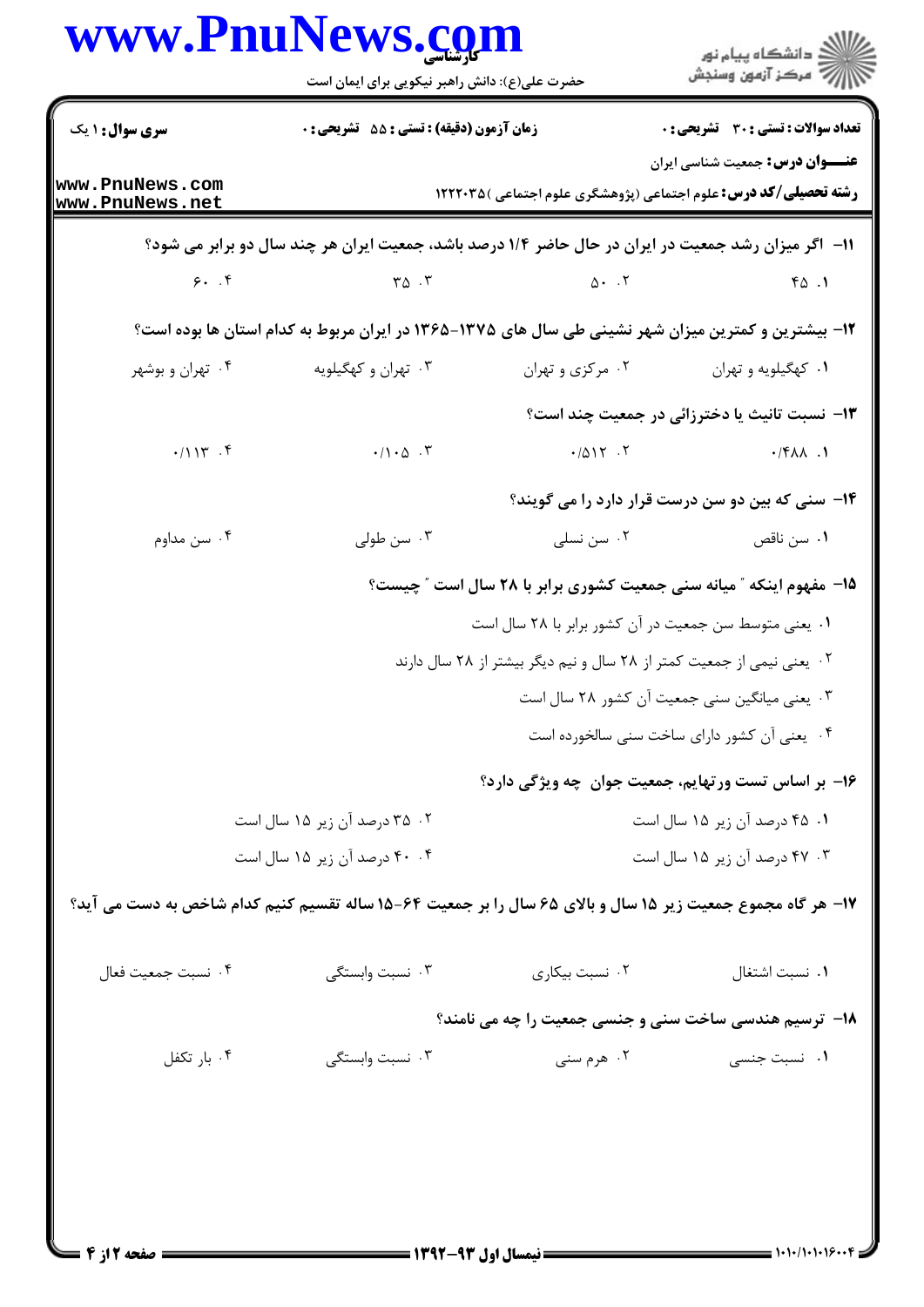## www.PnuNews.com

|                                  | www.PnuNews.com<br>حضرت علی(ع): دانش راهبر نیکویی برای ایمان است |                                                        | ڪ دانشڪاه پيام نور<br>پ <sup>ر</sup> مرڪز آزمون وسنڊش                                                                                             |  |
|----------------------------------|------------------------------------------------------------------|--------------------------------------------------------|---------------------------------------------------------------------------------------------------------------------------------------------------|--|
| <b>سری سوال : ۱ یک</b>           | <b>زمان آزمون (دقیقه) : تستی : 55 تشریحی : 0</b>                 |                                                        | <b>تعداد سوالات : تستی : 30 ٪ تشریحی : 0</b>                                                                                                      |  |
| ww.PnuNews.com<br>ww.PnuNews.net |                                                                  |                                                        | <b>عنـــوان درس:</b> جمعیت شناسی ایران<br><b>رشته تحصیلی/کد درس:</b> علوم اجتماعی (پژوهشگری علوم اجتماعی )۱۲۲۲۰۳۵                                 |  |
|                                  |                                                                  |                                                        | ۱۹- تفاوت دو اصطلاح خانواده و خانوار در چیست؟                                                                                                     |  |
|                                  | ۰۱ خانواده یک مفهوم جامعه شناسی است و خانوار یک اصطلاح آماری است |                                                        |                                                                                                                                                   |  |
|                                  |                                                                  | ۰۲ هر دو اصطلاح به یک معنی هستند و تفاوتی ندارند       |                                                                                                                                                   |  |
|                                  | ۰۳ هر دو اصطلاح می توانند به جای هم بکار روند                    |                                                        |                                                                                                                                                   |  |
|                                  |                                                                  | ۰۴ خانواده یک اصطلاح آماری و خانوار یک مفهوم زیستی است |                                                                                                                                                   |  |
|                                  |                                                                  |                                                        | ۲۰– حاصل تقسیم مجموع جمعیت بر تعداد خانوار را چه می نامند؟                                                                                        |  |
| ۰۴ بعد خانوار                    | ۰۳ حجم خانوار                                                    | ٠٢ ميانگين خانوار                                      | ۰۱ رشد خانوار                                                                                                                                     |  |
|                                  |                                                                  |                                                        | ۲۱– کدام استانها به ترتیب بیشترین و کمترین میزان موالید را در سال ۱۳۵۵ داشته اند؟                                                                 |  |
| ۰۴ بوشهر و اراک                  | ۰۳ مازندران و گیلان                                              | ۰۲ خوزستان و تهران                                     | ۰۱ هرمزگان و مازندران                                                                                                                             |  |
|                                  |                                                                  |                                                        | ۲۲– هرگاه تعداد موالید زنده یک سال را بر جمعیت زنان ازدواج کرده همان سال تقسیم کرده و حاصل را در ۱۰۰۰ ضرب کنیم،<br>کدام شاخص را بدست خواهیم آورد؟ |  |
|                                  | ۰۲ میزان باروری واقعی                                            |                                                        | ٠١ ميزان باروري كل                                                                                                                                |  |
|                                  | ۰۴ میزان باروری عمومی                                            | ۰۳ میزان باروری ویژه سنی                               |                                                                                                                                                   |  |
|                                  |                                                                  |                                                        | ۲۳- به طور کلی می توان گفت که در ایران میزان مهاجرت استانی تا حدود زیادی تابعی از کدام گزینه بوده است؟                                            |  |
| ٠٢ رشد اجتماعي استانها بوده است  |                                                                  | ۰۱ رشد فرهنگی استانها بوده است                         |                                                                                                                                                   |  |
| ۰۴ رشد سیاسی استانها بوده است    |                                                                  | ۰۳ رشد اقتصادی استانها بوده است                        |                                                                                                                                                   |  |
|                                  |                                                                  |                                                        | ۲۴- انتخاب نوع مصالح ساختمانی تا حدود زیادی با چه عاملی در ارتباط بوده است؟                                                                       |  |
| ۰۴ مسائل فرهنگی                  | ۰۳ سطح شهر نشینی                                                 | ۰۲ سطح درآمد                                           | ۰۱ سطح سواد                                                                                                                                       |  |
|                                  |                                                                  |                                                        | ۲۵– شاخصی که از تقسیم جمعیت روستایی بر کل جمعیت ضرب در صد بدست می آید چه نام دارد؟                                                                |  |
|                                  | ۰۲ میزان شهر نشینی                                               |                                                        | ٠١ ميزان تراكم روستايي                                                                                                                            |  |
|                                  | ۰۴ میزان مهاجرت از روستا به شهر                                  |                                                        | ۰۳ میزان روستا نشینی                                                                                                                              |  |
|                                  |                                                                  |                                                        | ۲۶–۔ کدامیک از روش های جمع آوری اطلاعات همانند ًفیلمبرداری عمل کرده و بطور مستمر تحولات جمعیتی را ضبط می –<br>كند؟                                |  |
| ۰۴ طرحهای مقطعی                  | ۰۳ ثبت وقايع حياتي                                               | ۰۲ آمارگیری نمونه ای                                   | ۰۱ سرشماری                                                                                                                                        |  |